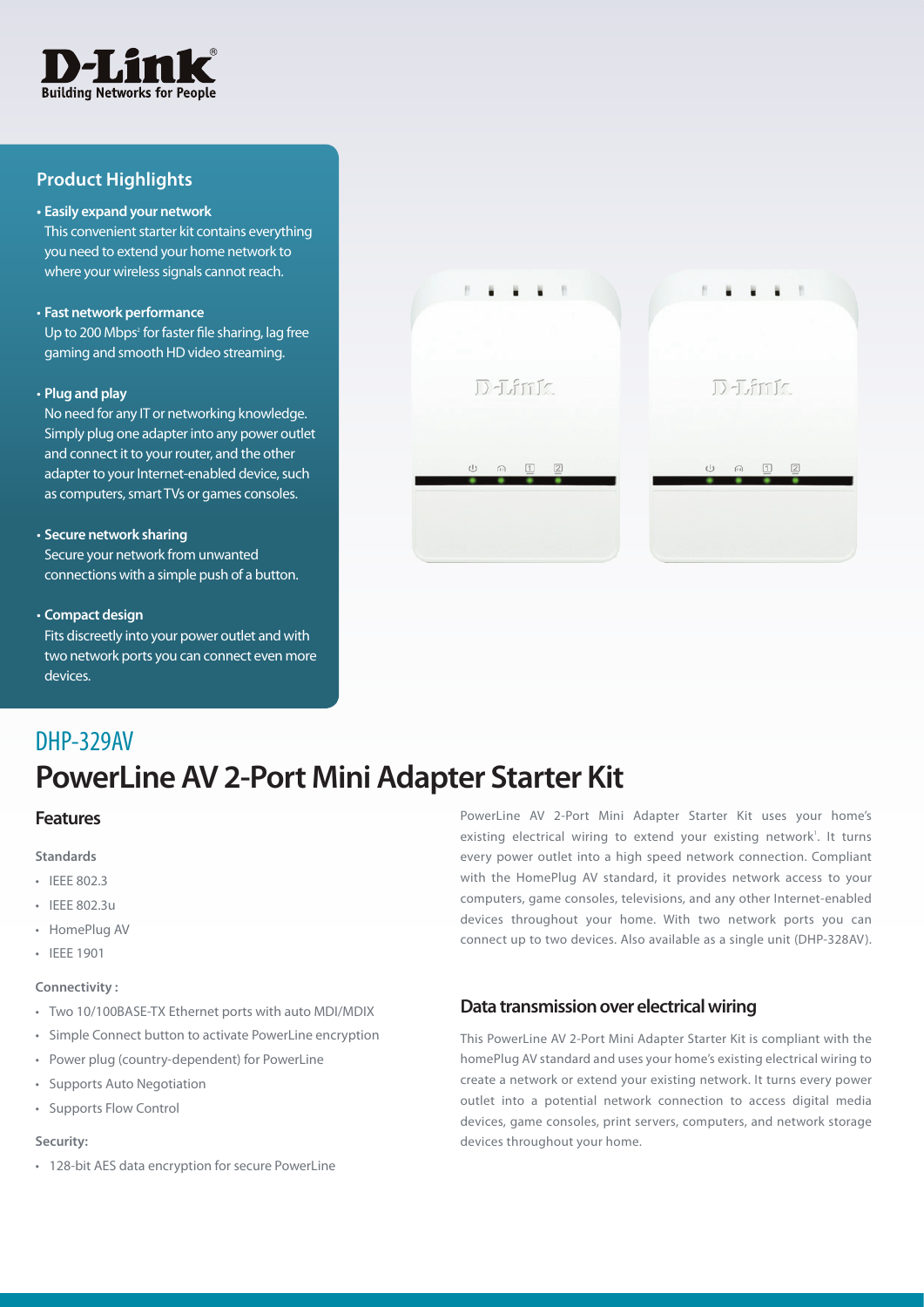# **DHP-329AV PowerLineAV 2-Port MiniAdapter Starter Kit**

## **Ideal for bandwidth-intensive applications**

The 2-Port Mini Adapters are capable of delivering data transfer rates at speeds of up to 200 Mbps<sup>2</sup>, faster than regular PowerLine products. This rapid transmission speed makes it ideal for bandwidth-intensive applications, guaranteeingsmoothHDvideostreaming,VoIPphonecalls,andlag-freeonline gaming experiences. This device provides ample network bandwidth, enabling you to tap into existing electrical wiring for high-quality multimedia streaming. Additional Quality of Service (QoS) support prioritises multimedia traffic over other types of traffic on your network connection, ensuring faster transmission.

### **Convenient setup and secure operation**

Plugs directly into a power outlet, and does not require any additional cables. Extend your home network by connecting up to two devices in the farthest corners of your home, or attach a switch or wireless access point to the adapter to connect even more devices. The adapter implements 128-bit AES data encryption at the push of a button to protect your network from unauthorised wiretapping. With hassle-free plug and play installation, it's an ideal solution to create a wall-to-wall home network.



# **Networkdiagram**



(computer, media player, games console)